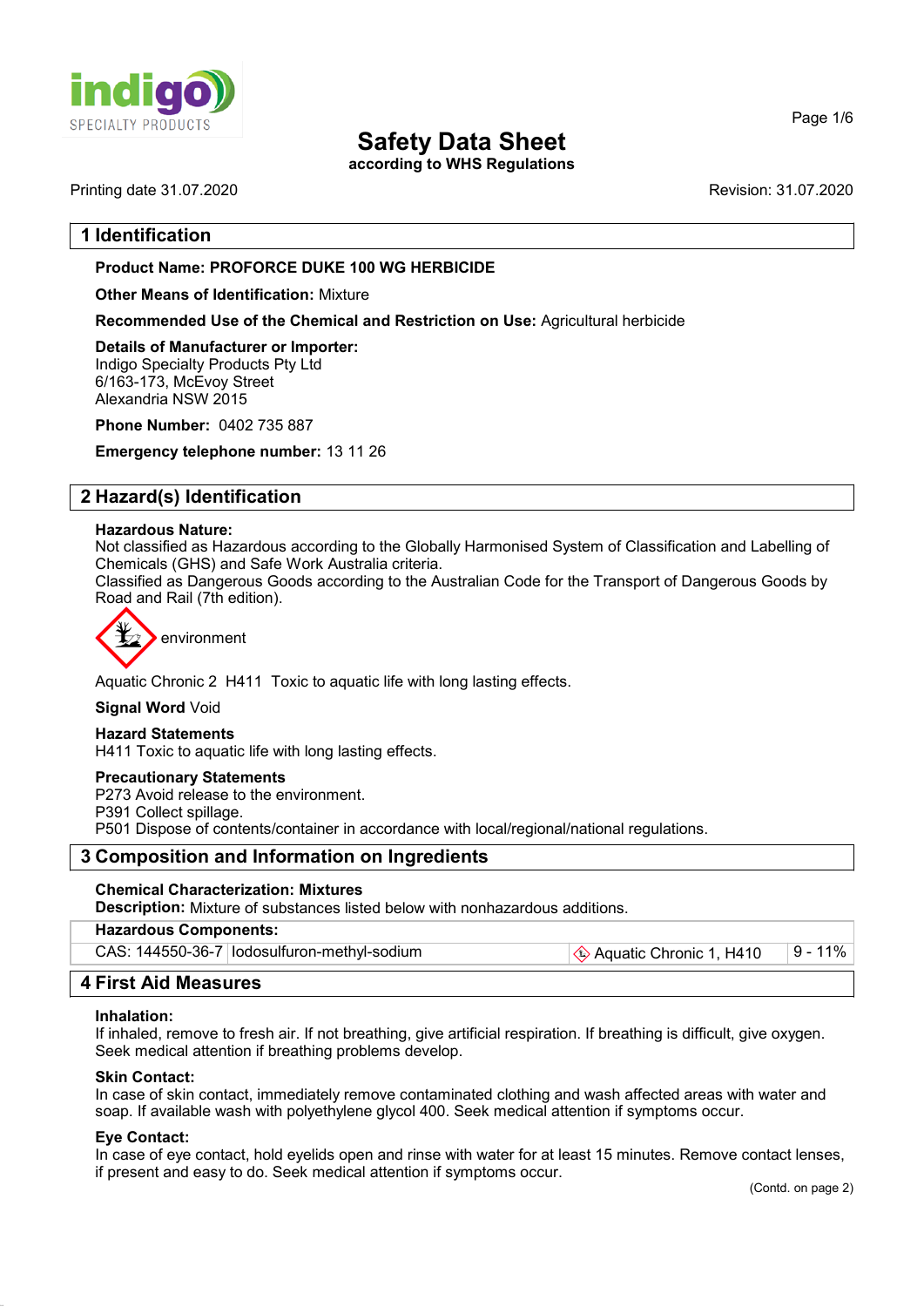according to WHS Regulations

Printing date 31.07.2020 Revision: 31.07.2020

### Product Name: **PROFORCE DUKE 100 WG HERBICIDE**

(Contd. of page 1)

Ingestion: If swallowed, do not induce vomiting. Immediately rinse mouth with water. Give a glass of water. Give activated charcoal and sodium sulphate if available. Never give anything by mouth to an unconscious person. Seek immediate medical attention.

#### Symptoms Caused by Exposure:

Inhalation: May cause respiratory irritation. Skin Contact: May cause skin irritation. Eye Contact: May cause eye irritation. Ingestion: No adverse health effects expected.

# 5 Fire Fighting Measures

#### Suitable Extinguishing Media:

Water fog, alcohol-resistant foam, dry chemical or carbon dioxide. Do not use full water jet.

#### Specific Hazards Arising from the Chemical:

Hazardous combustion products include oxides of carbon, nitrogen and sulphur, hydrogen cyanide, hydrogen chloride and hydrogen iodide.

This product is not flammable, but may burn or decompose in a fire.

Containers close to fire should be removed if safe to do so. Use water spray to cool fire exposed containers.

#### Special Protective Equipment and Precautions for Fire Fighters:

When fighting a major fire wear self-contained breathing apparatus and protective equipment.

# 6 Accidental Release Measures

### Personal Precautions, Protective Equipment and Emergency Procedures:

Wear approved dust/particulate filter respirator and full protective clothing. Evacuate all non-essential personnel from affected area. Do not breathe dust. Ensure adequate ventilation. Avoid generating dust.

#### Environmental Precautions:

In the event of a major spill, prevent spillage from entering drains or water courses.

### Methods and Materials for Containment and Cleaning Up:

Stop leak if safe to do so and absorb spill with sand, earth, vermiculite or some other absorbent material. Collect the spilled material and place into a suitable container for disposal.

# 7 Handling and Storage

### Precautions for Safe Handling:

Use of safe work practices are recommended to avoid eye or skin contact and inhalation of dust. Food, beverages and tobacco products should not be stored or consumed where this material is in use. Always wash hands before smoking, eating, drinking or using the toilet. Wash contaminated clothing and other protective equipment before storage or re-use. Provide eyewash fountains and safety showers in close proximity to points of potential exposure.

#### Conditions for Safe Storage:

Store in a cool, dry and well ventilated area. Keep container tightly closed when not in use. Protect from heat, sparks, open flames and other sources of ignition. Keep away from strong oxidising agents, acids and bases.

# 8 Exposure Controls and Personal Protection

#### Exposure Standards:

The product does not contain any relevant quantities of materials with critical values that have to be monitored at the workplace.

Engineering Controls: Ensure adequate ventilation of the working area.

#### Page 2/6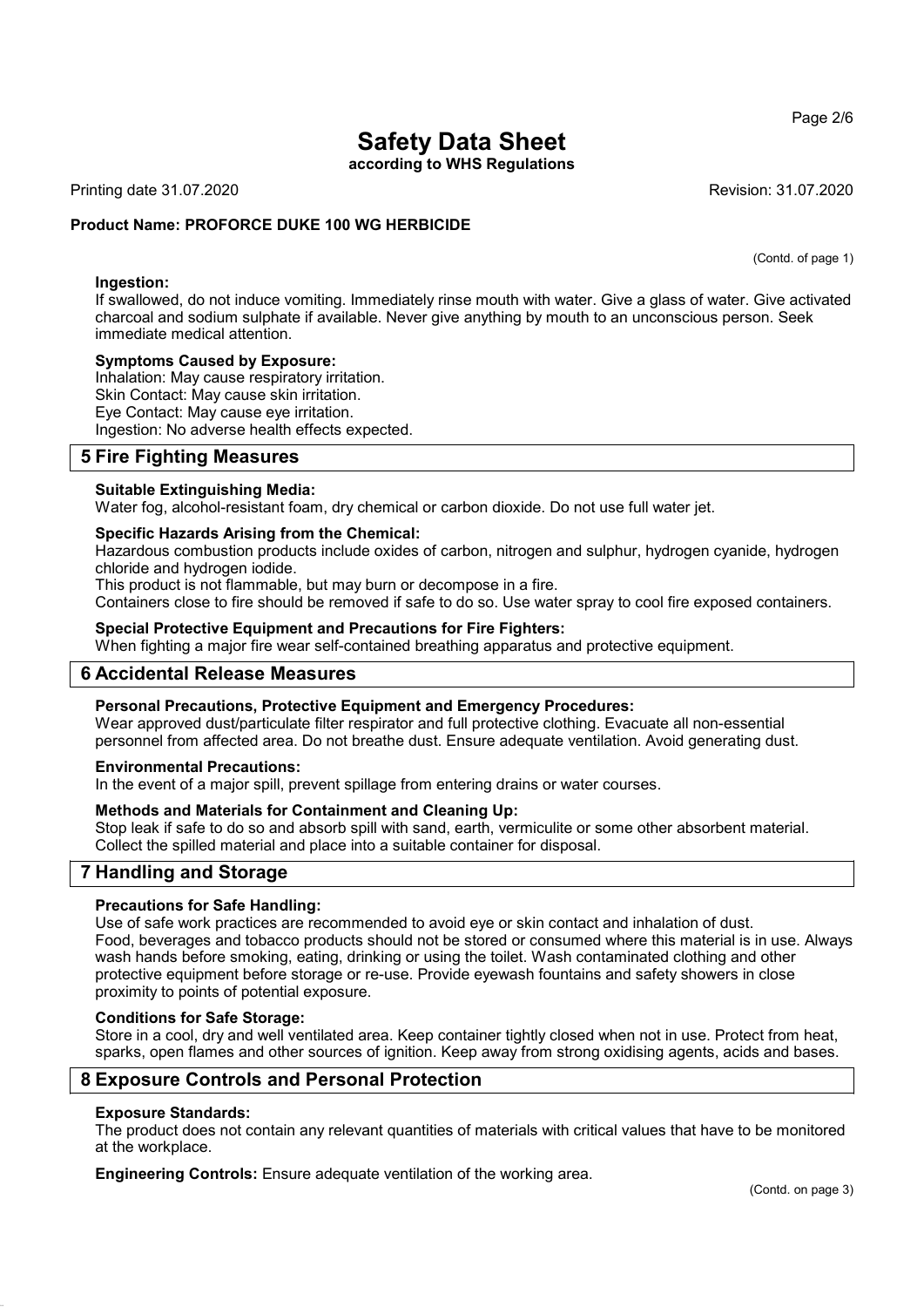according to WHS Regulations

Printing date 31.07.2020 **Revision: 31.07.2020** Revision: 31.07.2020

#### Product Name: **PROFORCE DUKE 100 WG HERBICIDE**

(Contd. of page 2)

#### Respiratory Protection:

Where an inhalation risk exists, wear a Class P1 (particulate) respirator. At high dust levels, wear a powered air purifying respirator (PAPR) with Class P3 (Particulate) filter or an air-line respirator or a full-face Class P3 (particulate) respirator. See Australian/New Zealand Standards AS/NZS 1715 and 1716 for more information.

#### Skin Protection:

Nitrile rubber gloves. See Australian/New Zealand Standard AS/NZS 2161 for more information. When selecting gloves for use against certain chemicals, the degradation resistance, permeation rate and permeation breakthrough time should be considered.

Occupational protective clothing (depending on conditions in which it has to be used, in particular as regards the period for which it is worn, which shall be determined on the basis of the seriousness of the risk, the frequency of exposure to the risk, the characteristics of the workstation of each worker and the performance of the protective clothing). See Australian/New Zealand Standard AS/NZS 4501 for more information.

#### Eye and Face Protection:

Eye and face protectors for protection against dust. See Australian/New Zealand Standard AS/NZS 1337 for more information.

# 9 Physical and Chemical Properties

| Appearance:                                           |                                 |
|-------------------------------------------------------|---------------------------------|
| Form:                                                 | Granulate                       |
| Colour:                                               | Light to dark brown             |
| Odour:                                                | Weak, characteristic            |
| <b>Odour Threshold:</b>                               | No information available        |
| pH-Value:                                             | $7.0 - 8.0(1%)$                 |
| <b>Melting point/freezing point:</b>                  | No information available        |
| <b>Initial Boiling Point/Boiling Range:</b>           | No information available        |
| <b>Flash Point:</b>                                   | No information available        |
| <b>Flammability:</b>                                  | Product is not flammable.       |
| <b>Auto-ignition Temperature:</b>                     | 378 °C                          |
| <b>Decomposition Temperature:</b>                     | No information available        |
| <b>Explosion Limits:</b>                              |                                 |
| Lower:                                                | No information available        |
| Upper:                                                | No information available        |
| <b>Vapour Pressure:</b>                               | No information available        |
| <b>Bulk Density:</b>                                  | $0.48 - 0.54$ kg/m <sup>3</sup> |
| <b>Relative Density:</b>                              | No information available        |
| <b>Vapour Density:</b>                                | No information available        |
| <b>Evaporation Rate:</b>                              | No information available        |
| <b>Solubility in Water:</b>                           | Dispersible                     |
| Partition Coefficient (n-octanol/water): -0.7 log POW |                                 |

# 10 Stability and Reactivity

Possibility of Hazardous Reactions: Hazardous polymerisation will not occur.

Chemical Stability: Stable at ambient temperature and under normal conditions of use.

Conditions to Avoid: Heat, sparks, open flames and other sources of ignition.

Incompatible Materials: Strong oxidising agents, acids and bases.

#### Hazardous Decomposition Products:

Oxides of carbon, nitrogen and sulphur, hydrogen cyanide, hydrogen chloride and hydrogen iodide.

#### Page 3/6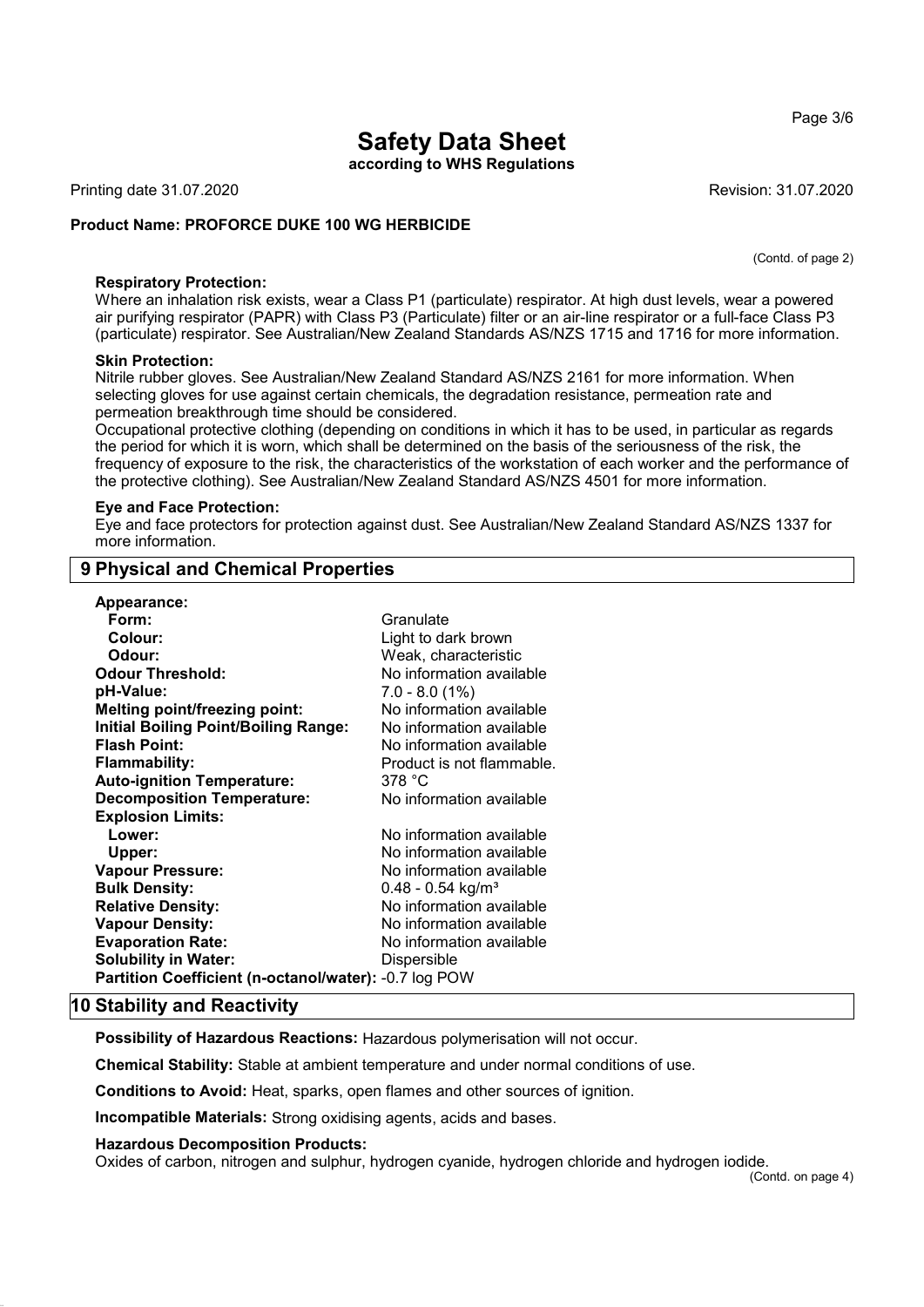according to WHS Regulations

Printing date 31.07.2020 Revision: 31.07.2020

# Product Name: **PROFORCE DUKE 100 WG HERBICIDE**

(Contd. of page 3)

# 11 Toxicological Information

### Toxicity:

#### Acute Health Effects

Inhalation: May cause respiratory irritation. Skin: May cause skin irritation. Eye: May cause eye irritation. Ingestion: No adverse health effects expected.

Skin Corrosion / Irritation: Based on classification principles, the classification criteria are not met.

Serious Eye Damage / Irritation: Based on classification principles, the classification criteria are not met.

Respiratory or Skin Sensitisation: Based on classification principles, the classification criteria are not met.

Germ Cell Mutagenicity: Based on classification principles, the classification criteria are not met.

Carcinogenicity: This product does NOT contain any IARC listed chemicals.

Reproductive Toxicity: Based on classification principles, the classification criteria are not met.

### Specific Target Organ Toxicity (STOT) - Single Exposure:

Based on classification principles, the classification criteria are not met.

# Specific Target Organ Toxicity (STOT) - Repeated Exposure:

Based on classification principles, the classification criteria are not met.

Aspiration Hazard: Based on classification principles, the classification criteria are not met.

Chronic Health Effects: No information available

Existing Conditions Aggravated by Exposure: No information available

#### Additional toxicological information:

The Australian Acceptable Daily Intake (ADI) for iodosulfuron-methyl-sodium for a human is 0.03 mg/kg/day, set for the public for daily, lifetime exposure. This is based on the NOAEL of 3 mg/kg/day, the level determined to show no effects during long term exposure for the most sensitive indicators and the most sensitive species. (Ref: Australian Pesticides and Veterinary Medicines Authority, 'Acceptable Daily Intakes for Agricultural and Veterinary Chemicals', 2020).

# 12 Ecological Information

# Ecotoxicity:

Aquatic toxicity: Toxic to aquatic life with long lasting effects.

Persistence and Degradability: Not readily biodegradable

Bioaccumulative Potential: Bioaccumulation is not expected to occur.

Mobility in Soil: Mobile in soils.

Other adverse effects: No further relevant information available.

# 13 Disposal Considerations

Disposal Methods and Containers: Dispose according to applicable local and state government regulations.

#### Special Precautions for Landfill or Incineration:

Please consult your state Land Waste Management Authority for more information.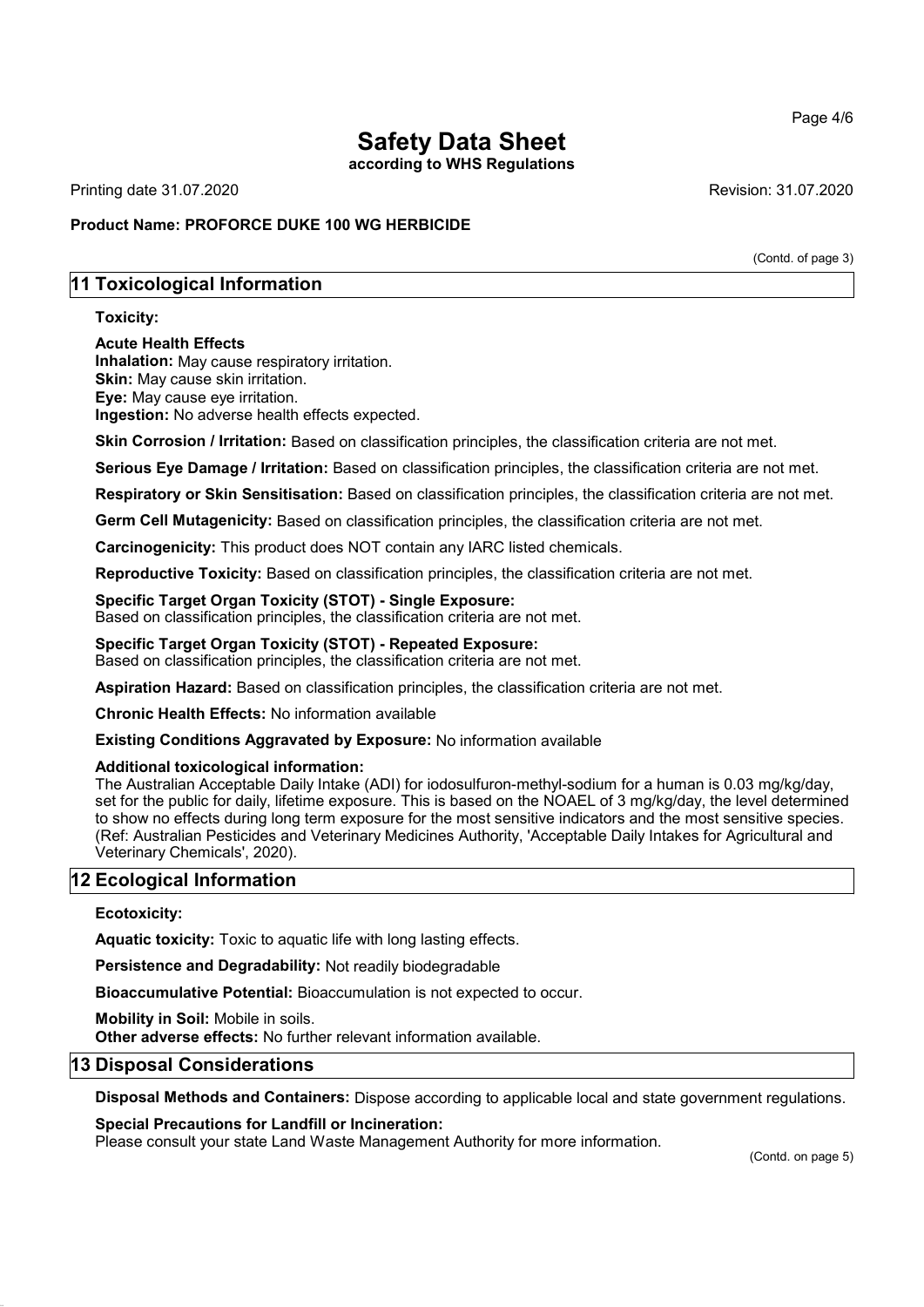according to WHS Regulations

Printing date 31.07.2020 Revision: 31.07.2020

14 Transport Information

### Product Name: **PROFORCE DUKE 100 WG HERBICIDE**

(Contd. of page 4)

# UN Number ADG, IMDG, IATA UN3077 Proper Shipping Name ADG, IATA ENVIRONMENTALLY HAZARDOUS SUBSTANCE, SOLID, N.O.S. (Iodosulfuron-methyl-sodium) IMDG ENVIRONMENTALLY HAZARDOUS SUBSTANCE, SOLID, N.O.S. (Iodosulfuron-methyl-sodium), MARINE POLLUTANT Dangerous Goods Class ADG Class: 9 Miscellaneous dangerous substances and articles. Packing Group: ADG, IMDG, IATA III Marine pollutant: Yes Symbol (fish and tree) EMS Number: F-A,S-F Hazchem Code: 2Z Special Provisions: 274, 331, 335, 375, AU01 Limited Quantities: 5 kg Packagings & IBCs - Packing Instruction: P002, IBC08, LP02 Packagings & IBCs - Special Packing Provisions: PP12, B3 Portable Tanks & Bulk Containers - Instructions: T1, BK2, BK3 Portable Tanks & Bulk Containers - Special Provisions: TP33 15 Regulatory Information

Standard for the Uniform Scheduling of Drugs and Poisons (SUSMP) - Poison Schedule: Poisons Schedule: 5

Australia: Priority Existing Chemicals None of the ingredients is listed.

# 16 Other Information

#### Date of Preparation or Last Revision: 31.07.2020

**Prepared by: MSDS.COM.AU Pty Ltd www.msds.com.au compared by: MSDS.COM.AU Pty Ltd** 

#### Abbreviations and acronyms:

ADG: Australian Dangerous Goods IMDG: International Maritime Code for Dangerous Goods

IATA: International Air Transport Association

GHS: Globally Harmonised System of Classification and Labelling of Chemicals

CAS: Chemical Abstracts Service (division of the American Chemical Society)

IARC: International Agency for Research on Cancer

STEL: Short Term Exposure Limit

TWA: Time Weighted Average

NES: National Exposure Standard (Safe Work Australia - Workplace Exposure Standards For Airborne Contaminants) Aquatic Chronic 1: Hazardous to the aquatic environment, long-term (Chronic). Category 1

<sup>(</sup>Contd. on page 6)